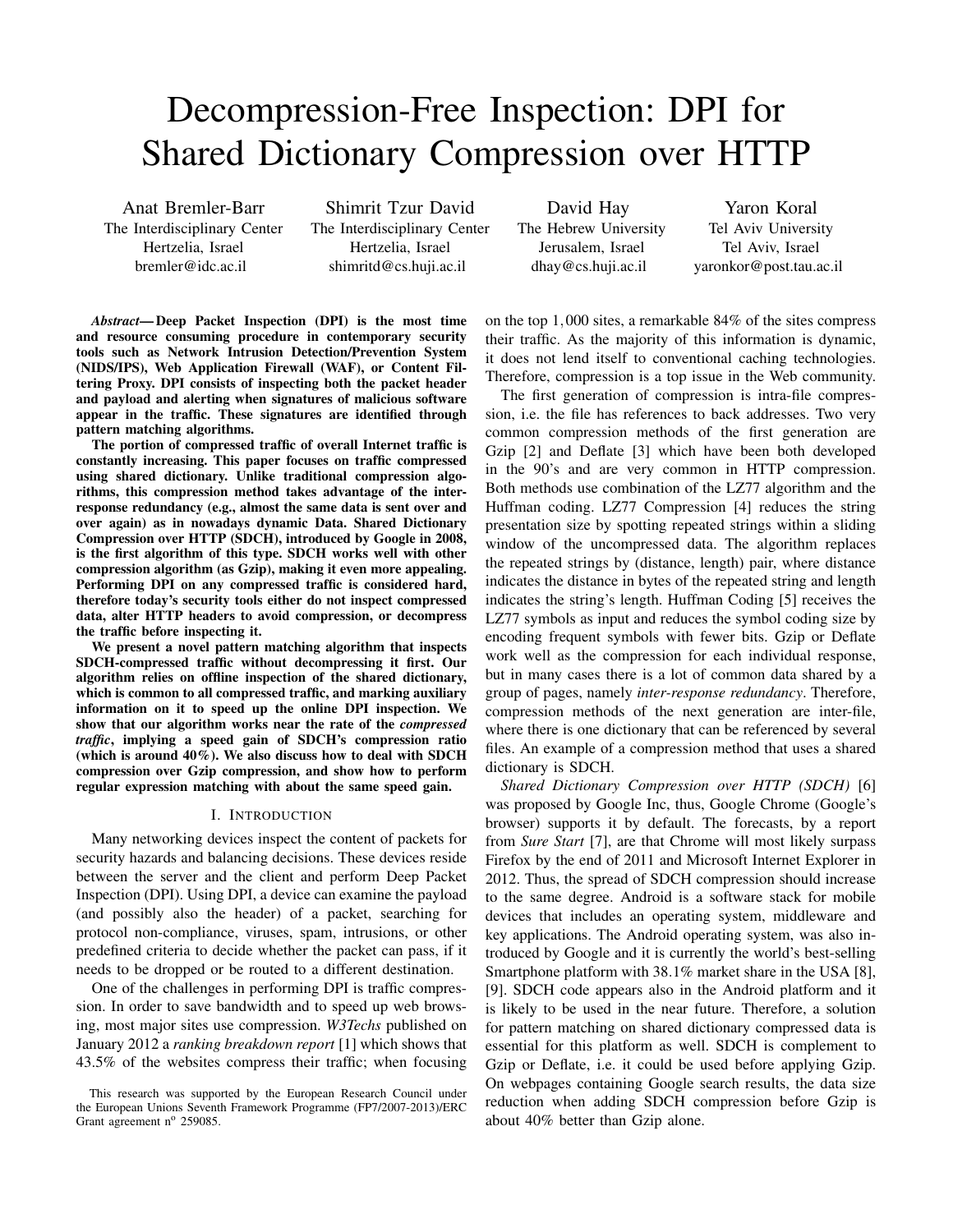The idea of the shared dictionary approach is to transmit the data that is common to each response once and after that send only the parts of the response that differ. In SDCH notations, the common data is called the *dictionary* and the differences are stored in a *delta file*. Specifically, a dictionary is composed of the data used by the compression algorithm, as well as metadata describing its scope and lifetime. The scope is specified by the domain and path attributes, thus, a user can download several dictionaries, even from the same server.

Multi-patterns matching on compressed traffic requires two time-consuming phases: traffic decompression and pattern matching. Currently most security tools either do not scan compressed traffic, or they ensure that there will not be compressed traffic by re-writing the HTTP header between the original client and server. The first method harms security and may be the cause to miss-detection of malicious activity, while the second one harms the performance and bandwidth of both client and server. Another possibility is to look for patterns directly on the compressed traffic, however, this option is vulnerable for simple polymorphic attacks, and therefore is not used. The few security tools that handle HTTP compressed traffic, first construct the full page by decompressing it, and then perform signatures scan. Since security tools should operate in the network speed, this option is usually not feasible.

In this paper we present a novel pattern matching algorithm on SDCH. Our algorithm operates in two phases, the *offline* phase and the *online* phase. The offline phase starts when the device gets the dictionary. In this phase the algorithm uses Aho-Corasick [10] pattern matching algorithm (see details in Section II-C) to scan the dictionary for patterns and marks auxiliary information to facilitate the scan of the delta files. Upon receiving the delta file, it is scanned online using Aho-Corasick algorithm. Since the delta file eliminates repetitions of strings using references to the common strings in the dictionary, our algorithm tries to skip these reference, so each plain-text byte is scanned only once (either in the offline or the online phases). We show that we skip up to 99% of the referenced data and gain up to 56% improvement in the performance of the multi-patterns matching algorithm, compared with scanning the plain-text directly.

# *A. Related Work*

String matching algorithm is an essential building block for numerous applications, therefore, it has been extensively studied [11]. Some of the fundamental algorithms are Boyer-Moore [12], which solve the problem for a single pattern and Aho-Corasick [10] and Wu-Manber [13] for multi-patterns. The basic idea of the Boyer-Moore algorithm is that more information is gained by matching patterns from the right than from the left. This allows to heuristically reduce the number of the required comparisons. The Wu-Manber algorithm uses the same observation; however, it provides a solution for the multi-pattern matching problem. The Aho-Corasick algorithm builds a Deterministic Finite Automaton (DFA) based on the patterns. Thereafter, while scanning an input text, the DFA is processed in a single pass.

There are also several works that target the problem of pattern matching on Lempel-Ziv compressed data [14], [15], [16], [17]. Specifically, a solution for Gzip HTTP traffic, called ACCH, was presented in [18]. This solution utilizes the fact that the Gzip compression algorithm works by eliminating repetitions of strings using back-references (pointers) to the repeated strings. ACCH stores information produced by the pattern matching algorithm, for the already scanned uncompressed traffic, and then in case of pointers, it uses this data in order to determine if there is a possibility of finding a match or it can skip scanning this area. This solution shows that pattern matching on Gzip compressed HTTP traffic with the overhead of decompression is faster than performing pattern matching on regular traffic. A similar conclusion regarding files (as opposed to traffic) was previously presented in [19], [20].However, all these algorithms are geared for firstgeneration compression methods, while there is no pattern matching algorithms for inter-file compression schemes, such as the rapidly-spreading SDCH.

#### *B. Our Contributions*

We are the first to address the problem of pattern matching algorithm for shared dictionary compressed traffic. As mentioned, the spread of this approach increases rapidly, thus, a dedicated solution is essential. In addition, we have designed a novel algorithm that scans only a negligible amount of bytes more than once, as our evaluations confirm (see Section V). This is a remarkable result considering the fact that bytes in the dictionary can be referenced multiple times by different positions in one delta file and moreover, by different delta files. SDCH compression ratio is about 44%, implying that 56% of the data is copied from the dictionary. Thus, our single scan implies that our algorithm achieves 56% improvement in performance compared to scanning the plain-text file.

Our algorithm also has low memory consumption. Our algorithm stores only the dictionary being used (along with some auxiliary information per dictionary). In the case of SDCH, since it was developed for web traffic, one dictionary usually supports many connections. In other words, the memory consumption depends on the number of the dictionaries and their sizes and not in the number of connections, which is the case in intra-file compression methods.

Finally, an important contribution is a mechanism to deal with matching regular-expression signatures in SDCHcompressed traffic. Regular expression signatures gain an increasing popularity due to their superior expressibility [21]. We show how to use our algorithm as a building block for regular expression matching. Our experiments show that our regular expression matching mechanism gains a similar 56% boost in performance.

# II. BACKGROUND

# *A. The SDCH Framework*

SDCH is a new compression mechanism proposed by Google Inc. In SDCH, a dictionary is downloaded (as a file) by the user agent from the server. The dictionary contains strings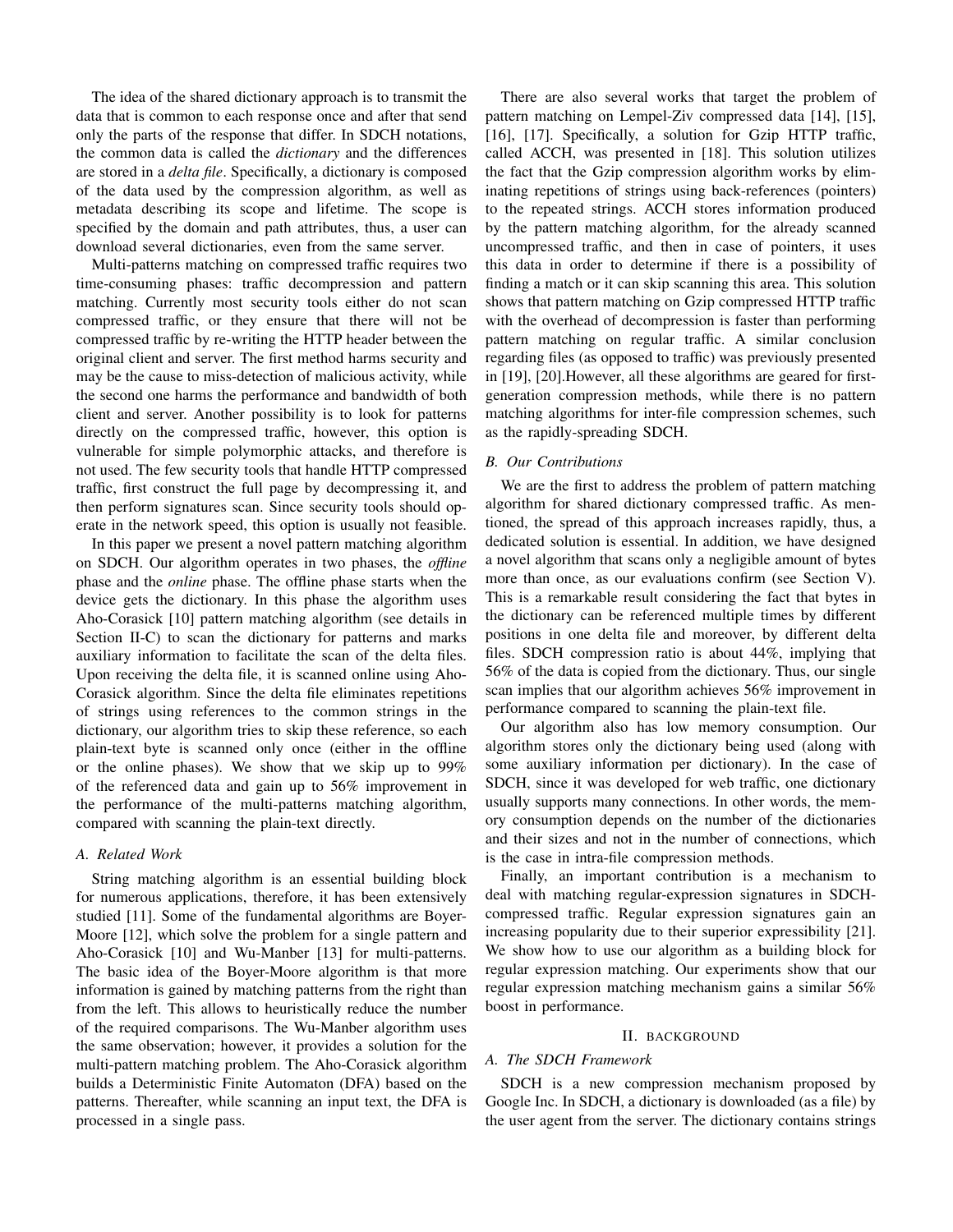which are likely to appear in subsequent HTTP responses. If, for example, the header, footer, JavaScript and CSS are stored in a dictionary possessed by both user agent and server, the server can construct a delta file by substituting these elements with references to the dictionary, and the user agent can reconstruct the original page from the delta file using these references. By substituting dictionary references for repeated elements in HTTP responses, the payload size is reduced and we can save the cross-payload redundancy. In order to use SDCH, the user agent adds the label SDCH in the *Accept-Encoding* field of the HTTP header. The scope of a dictionary is specified by the domain and path attributes, thus, one server may have several dictionaries and the user agent has to have a specific dictionary in order to decompress the server's compressed traffic. If the user agent already has a dictionary from the negotiated server, it adds the dictionary id as a value to the header *Avail-Dictionary*. If the user agent does not have the specific dictionary that was used by the server, the server sends an HTTP response with the header *Get-Dictionary* and the dictionary path; now, the user agent can construct a request to get the dictionary.

We note that our pattern matching can run in a different machine than the server and the client (e.g., in a a security tool that operates as a proxy between them). Since our algorithm needs the correct dictionary, it can force the server to send a response with the *Get-Dictionary* header by deleting the *Avail-Dictionary* field in the client's request.

# *B. The VCDIFF Compression Algorithm*

SDCH encoding is built upon the VCDIFF compression data format. VCDIFF encoding process uses three types of instructions, called delta instructions: ADD, RUN and COPY.  $ADD(i, str)$  means to append to the output *i* bytes, which are specified in parameter  $str.$  RUN $(i,b)$  means to append *i* times the byte *b*. Finally,  $COPY(p, x)$  means that the interval  $[p, p + x]$  should be copied from the dictionary (that is, *x* bytes starting at position  $p$ ). The delta file contains the list of instructions with their arguments and the dictionary is one long string composed of the characters that can be referenced by the COPY instructions in the delta file. In the rest of the paper, we ignore the RUN instruction since it is barely used and can be replaced with an equivalent ADD for our purposes.

For example, suppose that the dictionary is DBEAACDBCABC, and the delta file is given by the following commands:

| 1. ADD (3,ABD)   |
|------------------|
|                  |
| 2. COPY (0,5)    |
| $3.$ ADD $(1,A)$ |
| 4. COPY (4,5)    |
| 5. ADD (2,AB)    |
| 6. COPY (9,3)    |
| 7. ADD (4, AACB) |
| 8. COPY (5,3)    |
| 9. ADD $(1,A)$   |
| 10. COPY (6,3)   |
|                  |

Thus, the plain-text that should be considered is therefore (bolded bytes were copied from the dictionary):

#### ABD**DBEAA**A**ACDBC**AB**ABC**AACB**CDB**A**DBC**

## *C. The Aho-Corasick Algorithm and Automaton*

Any networking device that is based on DPI uses some sort of a pattern matching algorithm. One of the fundamental approaches is the Aho-Corasick [10] algorithm, which our algorithm uses. The Aho-Corasick algorithm matches multiple patterns simultaneously, by first constructing a Deterministic Finite Automaton (DFA) representing the patterns set, and then, with this DFA on its disposal, processing the text in a single pass.

Specifically, the DFA construction is done in two phases. First, the algorithm builds a trie of the pattern set: All the patterns are added from the root as chains, where each state corresponds to one symbol. When patterns share a common prefix, they also share the corresponding set of states in the trie. The edges of the first phase are called *forward transitions*. In the second phase, *failure transitions* are added to the trie. These edges deal with situations where, given an input symbol *b* and a state *s*, there is no forward transition from *s* using *b*. In such a case, the DFA should follow the failure transition to some state  $s'$  and take a forward transition from there. This process is repeated until a forward transition is found or until the root is reached, leading to possible *failure paths*.

The DFA in Fig. 1 was constructed for patterns set {E,BE,BD,BCD,BCAA,CDBCAB}. Solid black edges are forward transitions while red scattered edges are failure transitions. Let the *label* of a state *s*, denoted by  $L(s)$ , be the concatenation of symbols along the path from the root to *s*. Furthermore, let the depth of a state *s* be the length of the label *L*(*s*). The failure transition from *s* is always to a state  $s'$ , whose label  $L(s')$  is the longest suffix of  $L(s)$  among all other DFA states. This implies the following property of the Aho-Corasick DFA:

**Property 1** If  $L(s')$  is a suffix of  $L(s)$  then there is a failure path *(namely, a path comprised only of failure transitions) from state s to state s'.* 

The DFA is traversed starting from root. When the traversal goes through an *accepting state*, it indicates that some patterns are a suffix of the input; one of these patterns always corresponds to the label of the accepting state. Formally, we denote by *s*.*out put* the set of patterns matched by state *s*; if *s* is not an accepting state then *s*.*out put* =  $\emptyset$ . Finally, we denote by *scan*(*s*,*b*), the AC procedure when reading input symbol *b* while in state *s*; namely, transiting to a new state s' after traversing failure transitions and a forward transition as necessary, and reporting matched patterns in case *s*<sup> $\ell$ </sup>.*out put*  $\neq$  **0**. *scan*(*s*,*b*) returns the new state *s*<sup> $\ell$ </sup> as an output. The correctness of the AC algorithm essentially stems from the following simple property:

**Property 2** Let  $b_1$ ,... $b_n$  be the input, and let  $s_1$ ,..., $s_n$  be *the sequence of states the AC algorithm goes through, after scanning the symbols one by one (starting from the root of the DFA). For any i*  $\in \{0, \ldots, n\}$ ,  $L(s_i)$  *is a suffix of b*<sub>1</sub>*,...*,*b*<sub>*i*</sub>; *furthermore, it is the longest such suffix among all other states of the DFA.*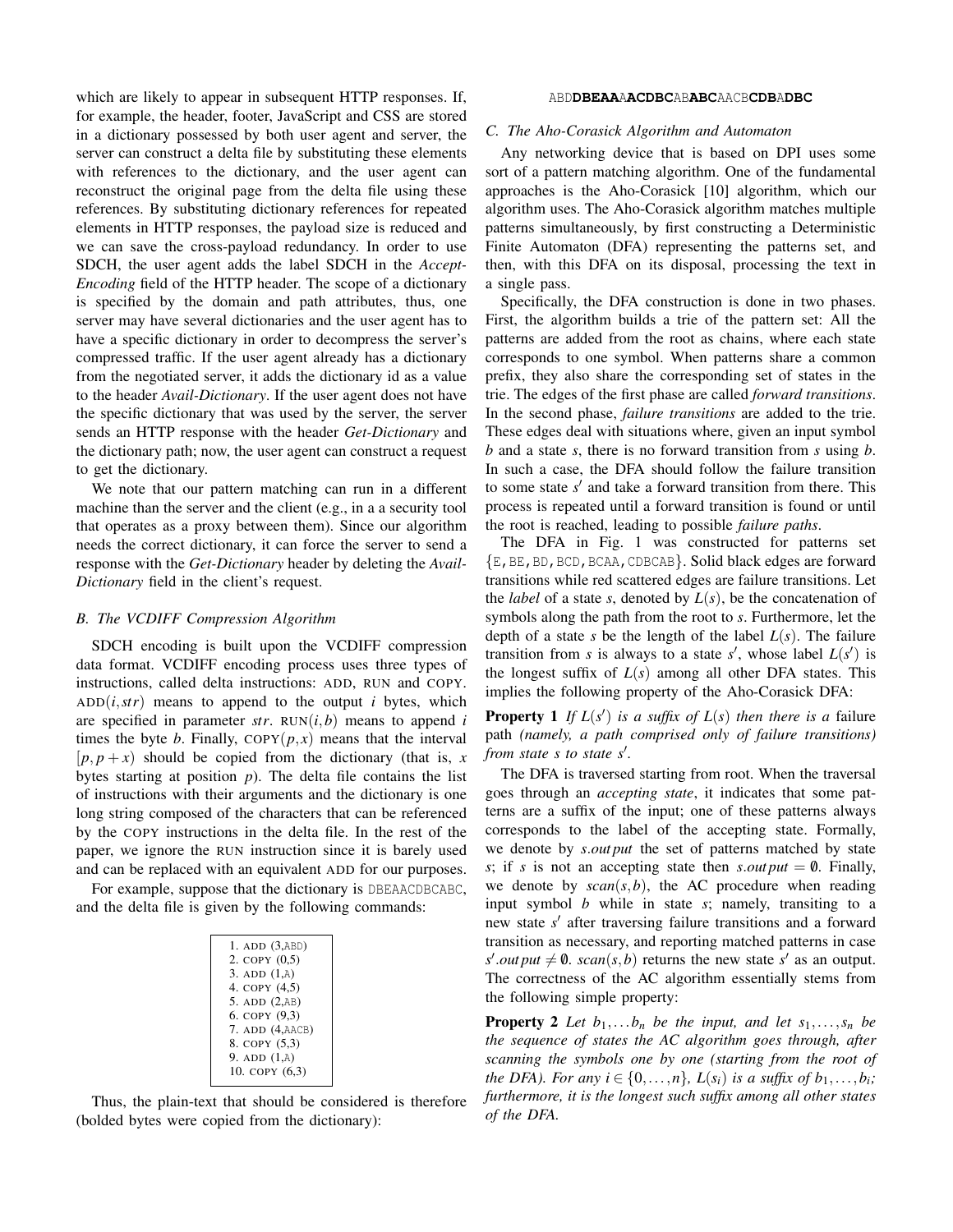

Fig. 1. The Aho-Corasick Automaton corresponding to the pattern set {E,BE,BD,BCD,BCAA,CDBCAB}. Solid black edges correspond to *forward* transitions, while scattered red edges correspond to *failure* transitions.

## III. OUR DECOMPRESSION-FREE ALGORITHM

# *A. Motivating Example*

We demonstrate the insights behind our algorithm using the following motivating example.

Assume that the patterns set is {E,BE,BD,BCD,BCAA,CDBCAB}, whose corresponding Aho-Corasick automaton is depicted in Fig. 1. In addition, assume the same dictionary and delta file as in the example of Section II-B. The plain-text that should be considered is: ABD**DBEAA**A**ACDBC**AB**ABC**AACB**CDB**A**DBC**, where we marked in bold the symbols that were copied from the dictionary, and in underline patterns that should be matched.

We notice four kinds of matches:

- 1) Patterns that are fully contained within an ADD instruction. For example, the pattern BD is fully contained within the first instruction.
- 2) Patterns that are fully contained within a COPY instruction. For example, the pattern BE is fully contained within the second instruction.
- 3) Patterns whose prefix is within a COPY instruction. For example, the prefix of the pattern CDBCAB is within the fourth instruction.
- 4) Patterns whose suffix is within a COPY instruction. For example, the suffix of the pattern BCD is within the eighth instruction.

Notice that there might be pattern which fall both in the third and in the fourth category (that is, their prefix is within one COPY instruction, and their suffix is within another COPY instruction).

Our algorithm works in two phases. First, we preprocess the dictionary. Since the dictionary is common to many delta files, this phase runs offline. Then, we process the delta file online. We next describe the two phases, motivating by our example.

*The Offline Phase:* In the offline phase (Pseudo code in Algorithm 1), the dictionary is scanned *from the first symbol* using the Aho-Corasick algorithm. For each symbol of the

dictionary we store the state in which the algorithm was while scanning that symbol. In addition, we keep an ordered list of indices in which a match was found. We will show later that this information is sufficient to skip almost all the symbols of COPY instructions in the delta file. Essentially, this follows from the fact that any scan that starts in the middle of the dictionary will reach states whose labels are suffixes of the states we store (recall Property 2). This, in turn, implies that there is a failure path between the states we store to the corresponding states had the scan was started in the middle of the dictionary (Property 1).

The results of the scan on the above-mentioned example are as follow:

| $(0)$ $\Box$   | $(1)$ B  | $(2)$ $E$           | $(3)$ $\uparrow$ | $(4)$ $\uparrow$ | $(5)$ $\binom{5}{ }$ | $\mathbb{D}$<br>(6) | B<br>(7) | $(8)$ $C$ |
|----------------|----------|---------------------|------------------|------------------|----------------------|---------------------|----------|-----------|
| s <sub>0</sub> | $s_2$    | $S_3$               | $s_0$            | s <sub>0</sub>   | S <sub>7</sub>       | $s_{8}$             | $S_{9}$  | $s_{10}$  |
| $(9)$ A        | $(10)$ B | $(11)$ $\mathbb{C}$ |                  |                  |                      |                     |          |           |
| $s_{11}$       | $S_{12}$ | s <sub>5</sub>      |                  |                  |                      |                     |          |           |

Next we denote by *State*[*j*] the state corresponding to the *j*-th symbol of the dictionary. If the scan reaches an accepting state (that is, a pattern was found within the dictionary), we save it in a list called *Matched*. In that list, we store the index of the last symbol of the matched pattern along with the pattern itself (or, equivalently, a pointer to the pattern). The list is sorted by the index of the symbol. In our example, there are two matches, implying that *Matched* =  $[\langle 2,\{E,BE\}\rangle,\langle 10,\{\text{CDBCAB}\}\rangle].$ 

*The Online Phase:* In the online phase (Pseudo code in Algorithm 2), we are scanning the delta file, using the Aho-Corasick algorithm. Since the data in the ADD instruction is new (that is, it was not scanned in the offline phase), we simply scan it by traversing the automaton.

When encountering a COPY  $(x, p)$  instruction, which copies the symbols  $b_p, \ldots, b_{p+x-1}$  from the dictionary, we are doing the following three steps:

Step 1: Scan the copied symbols from the dictionary one by one, until when scanning a symbol  $b_{p+i}$  we reach a state in the automaton whose depth is less or equal to *i*. As we shall prove later, in this scan we ensure to find all patterns whose suffix is within this COPY instruction (the fourth category of patterns). Notice that the depth of a state essentially indicates the length of meaningful suffix of the input when reaching this state. Therefore, if we reach a state whose depth is less than the number of copied symbols scanned so far, any pattern that ends within the COPY instruction is fully contained in it (the second category). If we reached the end of the copied data (that is, symbol  $b_{p+x-1}$ ) before encountering such a small depth state, we naturally proceed to the next instruction as all the copied symbol were scanned. Otherwise, we proceed to the next steps.

Step 2: We check the *Matched* list to find any patterns in the dictionary that ends within interval  $[x, x + p)$ . If such patterns are found, we check by their length that they are indeed fully contained within that interval. Hence, we are ensured to find all the patterns of the second category.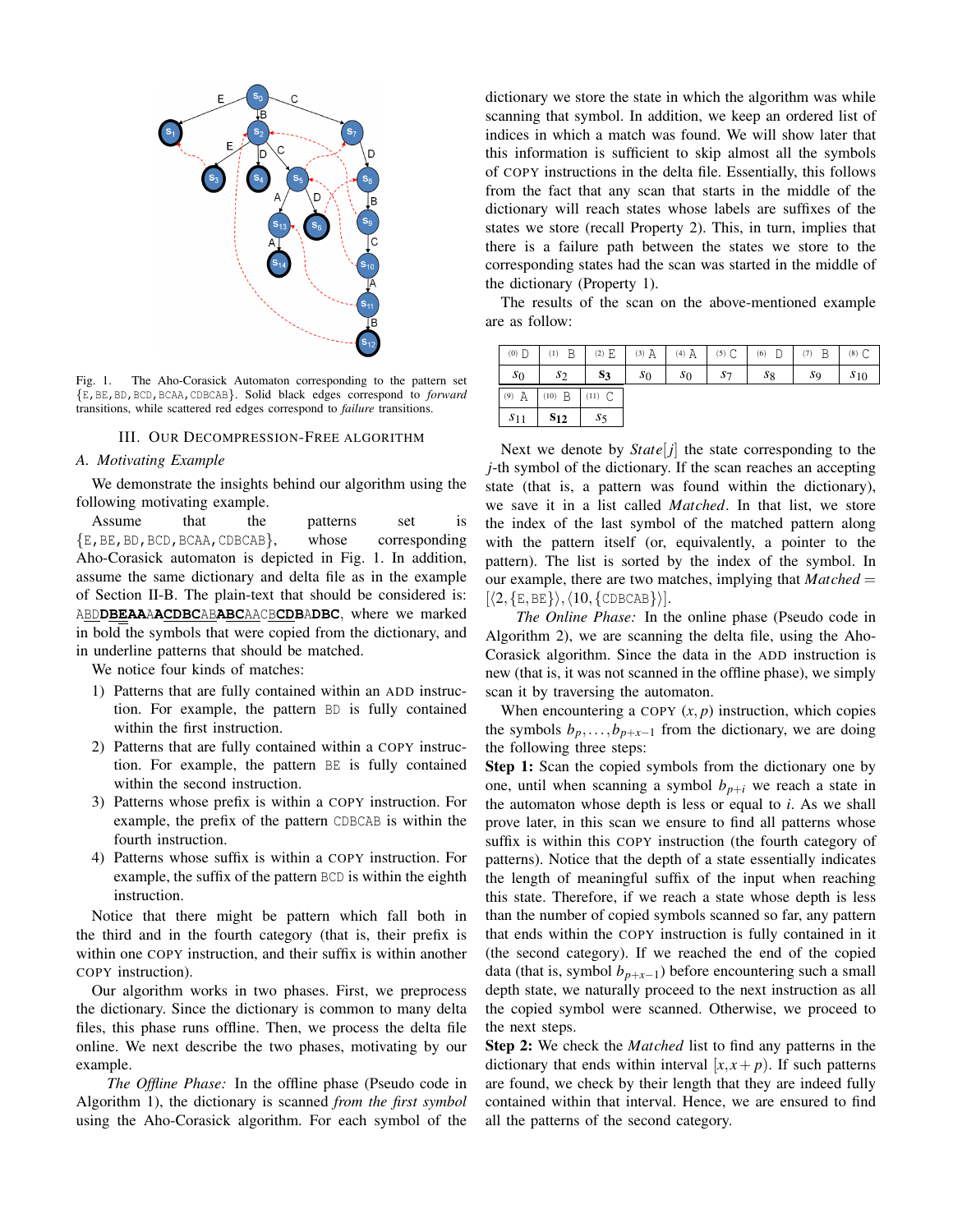#### TABLE I

STEP BY STEP EXECUTION OF OUR ALGORITHM ON THE EXAMPLE OF SECTION III-A

| 1. ADD $(3,ABD)$ | $s_0 \xrightarrow{A} s_0 \xrightarrow{B} s_2 \xrightarrow{D} s_4$                        |
|------------------|------------------------------------------------------------------------------------------|
|                  | Report pattern BD (by state $s_4$ )                                                      |
| 2. COPY $(0.5)$  | $s_4 \stackrel{D}{\rightarrow} s_0$ . Stop scanning copied bytes $(depth(s_0) \leq 1)$ . |
|                  | Check <i>Matched</i> for indices [0,5].                                                  |
|                  | Report patterns E, BE (from <i>Matched</i> list).                                        |
|                  | Go to $State[4] = s_0$ . $depth(s_0) \leq 5$ .                                           |
| $3.$ ADD $(1,A)$ | $s_0 \xrightarrow{A} s_0$                                                                |
| 4. COPY (4,5)    | No scanning of copied bytes $(depth(s_0) \leq 0)$ .                                      |
|                  | Check <i>Matched</i> for indices $[4, 9)$ .                                              |
|                  | Go to $State[8] = s_{10}$ . $depth(s_{10}) = 4 \leq 5$ .                                 |
| 5. ADD (2, AB)   | $s_{10} \stackrel{A}{\rightarrow} s_{11} \stackrel{B}{\rightarrow} s_{12}$               |
|                  | Report pattern CDBCAB (by state $s_{12}$ )                                               |
| 6. COPY (9,3)    | $s_{12} \xrightarrow{A} s_0$ . Stop scanning copied bytes $(depth(s_0) \le 1)$ .         |
|                  | Check <i>Matched</i> for indices [9,12).                                                 |
|                  | Match was found, but does not fit the interval.                                          |
|                  | Go to $State[11] = s_5$ , $depth(s_5) = 2 < 3$ .                                         |
| 7. ADD (4, AACB) | $s_5 \xrightarrow{A} s_{13} \xrightarrow{A} s_{14}.$                                     |
|                  | Report pattern BCAA (by state $s_{14}$ )                                                 |
|                  | $s_{14} \xrightarrow{C} s_7 \xrightarrow{B} s_2.$                                        |
| 8. COPY (5,3)    | $s_2 \xrightarrow{C} s_5 \xrightarrow{D} s_6$                                            |
|                  | Report pattern BCD (by state $s_6$ )                                                     |
|                  | $s_6 \xrightarrow{B} s_9$ (reached end of instruction)                                   |
| 9. ADD $(1,A)$   | $s_9 \xrightarrow{A} s_0$                                                                |
| 10. COPY (6,3)   | No scanning of copied bytes $(depth(s_0) \leq 0)$ .                                      |
|                  | Check <i>Matched</i> for indices [6,9].                                                  |
|                  | Go to $State[8] = s_{10}$ . $depth(s_{10}) = 4 > 3$ .                                    |
|                  | $s_{10} \xrightarrow{failure} s_5$ . $depth(s_5) = 2 \leq 3$ .                           |
|                  |                                                                                          |

**Step 3:** We obtain the state  $State[p + x - 1]$ ; namely, the state corresponding to the last copied symbol. From that state, we follow *failure* transitions in the automaton, until we reach a state *s* whose depth is less or equal to *x*. (since all *failure paths* in the automaton end in the root whose depth is 0, we are guaranteed to eventually stop). Properties 1 and 2 yield that  $L(s)$  is the longest suffix of  $b_p, \ldots, b_{p+x-1}$  (among all states' labels). Since we have dealt in Step 1 with all patterns that begin before  $b_p$ , the meaningful suffix of the input starts after  $b_p$ . This implies that the Aho-Corasick algorithm would have been also in state *s*, had it scanned all the symbols  $b_p, \ldots, b_{p+x-1}$  one by one. Therefore, when processing the next instructions the algorithm behaves exactly the same, guaranteeing to find all patterns of the third category. In addition, this implies identical scans also on ADD instructions, therefore guaranteeing to find all patterns of the first category.

Table I shows a step-by-step execution of our algorithm on the above mentioned delta file. The algorithm reports the same matched patterns, and reaches the same state  $(s<sub>5</sub>)$  as if it scanned the plain-text. However, the algorithm skips most of the symbols (14 out of 19) within the COPY instructions. We will further investigate the portion of skipped symbol in Section V.

#### *B. Correctness*

The pseudo-code of the offline phase is presented in Algorithm 1, while Algorithm 2 depicts the online phase.

Given a dictionary and a delta-file, we denote by  $b_1, \ldots, b_n$ , the plain-text string obtained by applying the instructions of

# Algorithm 1 The Offline Phase

- 1: *Patterns*[] ← *getPatterns*(*PatternsFile*)
- 2: *AC* ← *new Aho*−*Corasick*()
- 3: *AC*.*CreateTree*(*Patterns*[])
- 4: *Dict* ← *loadDictionary*(*dictFile*)
- 5: *cur state* ← *AC*.*root*
- 6: for  $i = 0; i <$  *dict.length*;  $i + +$  **do**
- 7:  $cur\_state \leftarrow AC \cdot scan(cur\_state, dict[i])$
- 8: *State*[ $i$ ]  $\leftarrow$  *cur\_state*
- 9: **if** *cur\_state.out put*  $\neq 0$  **then**<br>10: *Matched.addLast*( $\langle i, cur \rangle$ 
	- $Matched.addLast(\langle i, cur\_state.out put \rangle)$

## Algorithm 2 The Online Phase

|            | -                                                                                                                    |
|------------|----------------------------------------------------------------------------------------------------------------------|
|            | 1: $cur\_state \leftarrow AC-root$                                                                                   |
|            | 2: while hasNextInstruction(deltaFile) do                                                                            |
| 3:         | $inst \leftarrow getNextInstruction(deltaFile)$                                                                      |
|            | inst is a structure containing the instruction along                                                                 |
|            | ⊳<br>with its parameters                                                                                             |
| 4:         | if <i>inst.type</i> == $ADD$ then                                                                                    |
|            | $\triangleright$ inst.str is the string to append, inst.len is its length                                            |
| 5:         | <b>for</b> $i = 0$ ; $i <$ inst.len; $i + +$ <b>do</b>                                                               |
| 6:         | $cur\_state \leftarrow AC \cdot scan(cur\_state, inst \cdot str[i])$                                                 |
| 7:         | else if $inst.type == RUN$ then                                                                                      |
|            | inst.literal is the symbol to append,<br>Þ                                                                           |
|            | inst.len is the number of times                                                                                      |
| 8:         | for $i = 0; i < len; i++$ do                                                                                         |
| 9:         | $cur\_state \leftarrow AC \ldotp scan(cur\_state, inst \ldotp literal)$                                              |
| 10:        | else<br>$\triangleright$ <i>inst.type</i> is COPY.                                                                   |
|            | inst.addr is the starting position;                                                                                  |
|            | inst.len is the length of the copied string                                                                          |
| 11:        | $\{ \textit{iterals} \leftarrow \textit{Dict}[\textit{inst.addr}, \dots, \textit{inst.addr+inst.length} \}$<br>$i=0$ |
| 12:        |                                                                                                                      |
| 13:<br>14: | while (cur_state.depth > i and $i \leq$ inst.len) do                                                                 |
|            | $cur\_state \leftarrow AC \cdot scan(cur\_state, literals[i])$<br>$i++$                                              |
| 15:<br>16: |                                                                                                                      |
| 17:        | <b>if</b> $i \leq$ <i>inst len</i> <b>then</b>                                                                       |
| 18:        | target_state $\leftarrow$ State   inst.addr + inst.len - 1  <br>while target_state.depth $>$ inst.len do             |
| 19:        |                                                                                                                      |
|            | $target\_state \leftarrow target\_state.failure$<br>$\triangleright$ the failure transition of <i>traget_state</i>   |
|            |                                                                                                                      |
| 20:<br>21: | $cur\_state \leftarrow target\_state$                                                                                |
| 22:        | for all $\langle x, P \rangle \in \text{Matched}$ do                                                                 |
| 23:        | <b>if</b> $x \in$ [inst.addr, inst.addr+inst.len-1] <b>then</b><br>for all $p \in P$ do                              |
| 24:        | <b>if</b> $x$ – p.length $\geq$ inst.addr <b>then</b>                                                                |
| 25:        |                                                                                                                      |
|            | <b>report</b> pattern $p$                                                                                            |

the delta-file. A symbol  $b_i$  is *scanned* if Algorithm 2 applies Aho-Corasick *scan* operation to obtain the next state after reading  $b_i$  (that is, either in Line 6, Line 9, or Line 14 of Algorithm 2); otherwise, we say that the symbol  $b_i$  is *skipped*. Notice that all skipped symbols were copied from the dictionary using a COPY instruction. We further denote by  $z_0, z_1, \ldots, z_n$  the states which Aho-Corasick algorithm traverses when running on the plain text string  $b_1, \ldots, b_n$  (note that  $z_0 = s_0$ , the initial state before reading  $b_1$ ). Finally, we assume, without loss of generality and only for the ease of notations, that the first symbol of a COPY instruction is scanned (this holds anyway, unless the automaton is in state  $s_0$  before the COPY instruction).

# Lemma 1 *Before each scanned symbol b<sup>j</sup> , Algorithm 2 is in*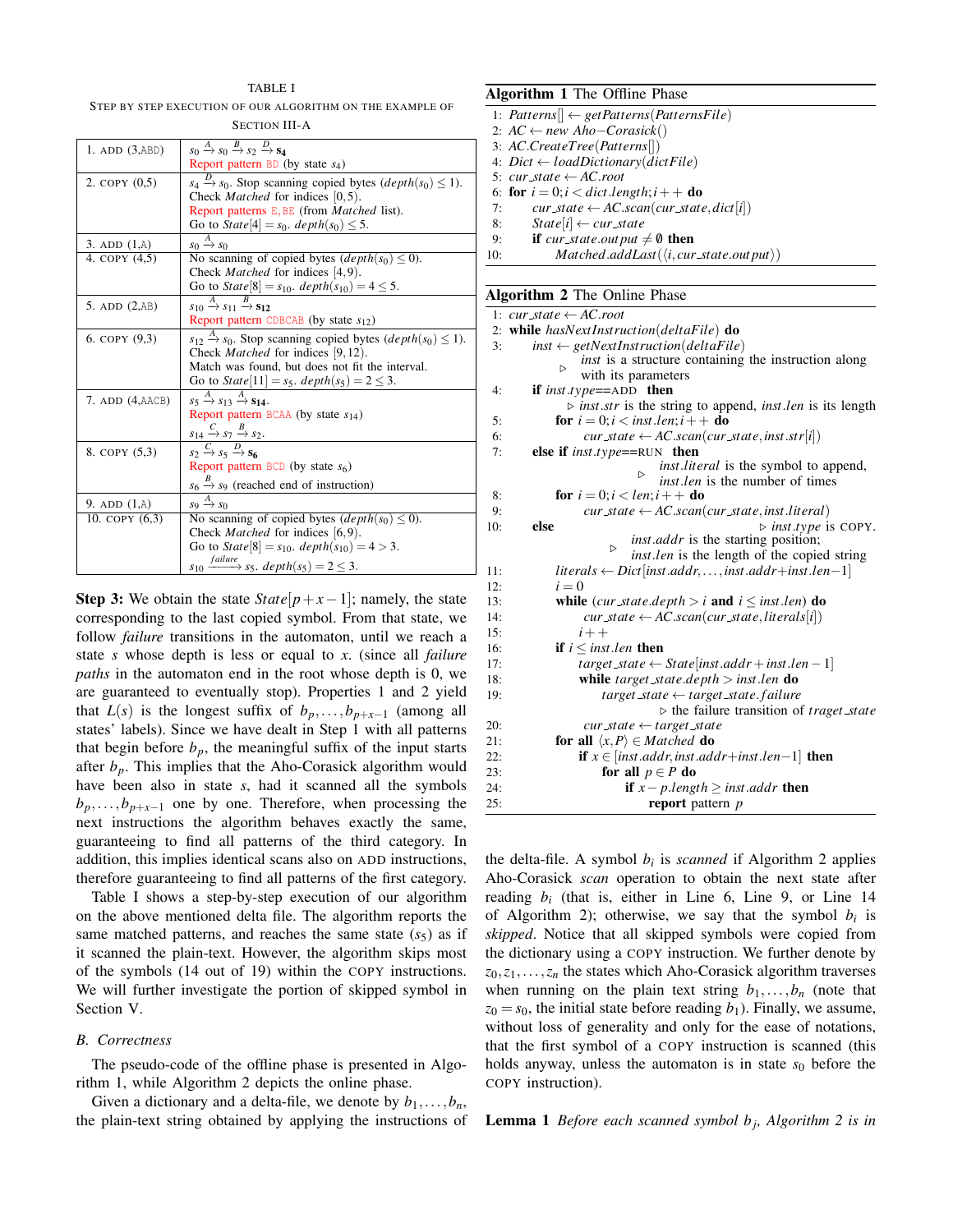*state*  $z_{j-1}$ *.* 

*Proof:* For each scanned symbol in  $b_j \in \{b_1, \ldots, b_n\}$ , let *pos*(*bj*) be the number of scanned symbol before *b<sup>j</sup>* . The proof follows by induction on  $pos(b_i)$ .

Initially, Algorithm 2 is in state  $s_0 = z_0$  and the claim follows since the first symbol is scanned. Assume now that the claim holds for all scanned symbols whose *pos* value is less than  $pos(b_i)$ . We next prove it holds for  $b_i$  by distinguishing between the following two cases:

First, if  $b_{j-1}$  is a scanned symbol, then, by the induction hypothesis, Algorithm 2 is in state  $z_{i-2}$  before reading  $b_{i-1}$ . Since  $b_{j-1}$  is a scanned symbol, Algorithm 2 applies, by definition, Aho-Corasick *scan* operation to obtain the next state after reading *bj*−1, and therefore transits to state *zj*−1, and the claim follows.

Otherwise, the state before reading  $b_i$  was set in Line 20 of Algorithm 2, which was executed while processing a COPY instruction. Denote by *a* the index (in the plain text) of the first symbol that was copied by that COPY instruction; the copied symbols are therefore  $b_a$ ,..., $b_{j-1}$ . Notice that Line 20 is reached only if the value of *i* in Line 16 is less than or equal to *j* − *a*. This implies that all the symbols  $b_a$ ,..., $b_{a+i-1}$  are scanned, and that the label of the state after scanning  $b_{a+i-1}$ is a proper suffix of  $b_a$ ,..., $b_{a+i-1}$  (otherwise the condition in Line 13 does not hold). By the induction hypothesis, since  $b_{a+i-1}$  is a scanned symbol that precedes  $b_j$ , Algorithm 2 is in state  $z_{a+i-2}$  before scanning  $b_{a+i-1}$ , and in state  $z_{a+i-1}$ after applying the *scan* procedure in Line 14. This implies that  $L(z_{a+i-1})$  is a proper suffix of  $b_a, \ldots, b_{a+i-1}$ . Notice that when scanning the  $j - (i - a)$  symbols  $b_{i+a}, \ldots, b_{j-1}$ , the depth of the state can increase by at most  $j-(i-a)$ . Hence  $L(z_{i-1})$  is a proper suffix of  $b_a$ ,..., $b_{j-1}$ ; since these symbols are a suffix of the plain text,  $L(z_{i-1})$  is the longest such suffix among all states of the automaton (recall Property 2 in Section II-C).

It is important to notice that all these bytes were copied from the dictionary; denote by  $c_x$ ,...,  $c_y$  their corresponding indices in the dictionary. Consider now the value of *State*[*y*], which obtained by scanning the same DFA from the beginning. Property 2 implies that *L*(*State*[*y*]) is the longest suffix, among all DFA's states, of the sequence  $c_1, \ldots, c_v$ , which implies that  $L(z_{i-1})$  is a suffix of  $L(State[y])$ . Thus, by Property 1, there is a path of *failure transitions* on the automaton from *State*[*y*] to  $z_{j-1}$ ; this path is traversed in Lines 18–19. Since  $L(z_{j-1})$  is the longest such suffix with length less than *j*−*a*, the traversal is stopped exactly in  $z_{i-1}$ . Thus, Algorithm 2 transits to state *zj*−<sup>1</sup> also in this case, concluding our proof.

# Lemma 2 *All matched patterns that end with a skipped symbol are fully contained within a single* COPY *instruction.*

*Proof:* Assume towards a contradiction that this is not a case, and consider the other three possibilities.

First, for patterns that are fully contained within an ADD instruction, all symbols of ADD instructions are scanned and therefore these patterns cannot end with a skipped symbol.

Similarly, for patterns whose prefix is within a COPY instruction and suffix is in an ADD instruction, the last symbol of these patterns is always scanned.

Finally, we deal with patterns whose suffix is within a COPY instruction, but are not entirely within that COPY instruction. Consider the symbols  $b_a$ ,..., $b_{j-1}$  which were copied in that COPY instruction, and assume that  $b_k$  is the last symbol of the pattern within these symbol  $(a \leq k < j)$ . Since the pattern exceeds the copied symbols, it implies that  $L(z_k)$  is longer than  $k - a$  symbols. Since a depth of successive states can increase only by one, it implies that the depth of all states  $z_\ell$ for  $a \leq \ell \leq k$  is strictly larger than  $\ell - a$ . This implies that the condition of Line 13 holds for all these states, including  $b_k$ . This, in turn, implies that  $b_k$  is scanned (in Line 14), contradicting the assumption that it was skipped.

Notice that all patterns that are fully contained within a single COPY instruction are found using the *Matched* list in Lines 21–25. Hence, Lemmas 1 and 2 along with this fact, immediately yield the following theorem:

Theorem 3 *Our algorithm reports exactly the same matched patterns as Aho-Corasick algorithm, which runs on the plaintext.*

# *C. Optimizations*

In this section, we will present several optimizations to our basic algorithm to enhance its online running time. These optimizations trade running time with modest memory increase.

*1) Efficient pattern lookups in the Matched list:* Let *n* be the length of the *Matched* list. The pattern lookups in the *Matched* list is performed in Lines 21–25 of Algorithm 2 and runs in  $O(n)$ . A common way to reduce this running time is to save the *Matched* list as a balanced tree or as a *skip list* [22]. In such a case, the running time to find the first index which is larger than the copied address is only *O*(log*n*); then, the elements of *Matched* are checked one by one until the first element with index outsize the copied data is encountered. Another option, that trades memory with time, is to add an array of pointers, denoted by *MatchedPointers*, of the dictionary size (that is, with the same size as the *State* array). Element *MatchedPointers*[*i*] contains a pointer to an element  $\langle x, P \rangle \in \text{Matched}$  such that *x* is the smallest index that is greater or equal to *i*. This data structure reduces the running time to find the first index which is larger than the copied address to *O*(1) (a single lookup in the *MatchedPointers* array).

Alternatively, given a COPY  $(x, p)$  instruction, one can cache the corresponding internal matches within  $[p, p + x - 1]$  in a hash-table whose key is " $(x, p)$ ". In such a case, when the exact COPY appears again, one can obtain all the matches in a single access to that hash-table. Since the dictionary usually contains common phrases (e.g., HTML commands) that are used again and again, our experiments show that such a cache is extremely efficient. Specifically, during a search on 100 delta files with the same dictionary, the portion of cache hits rises very fast and becomes almost 100%. After a sharp learning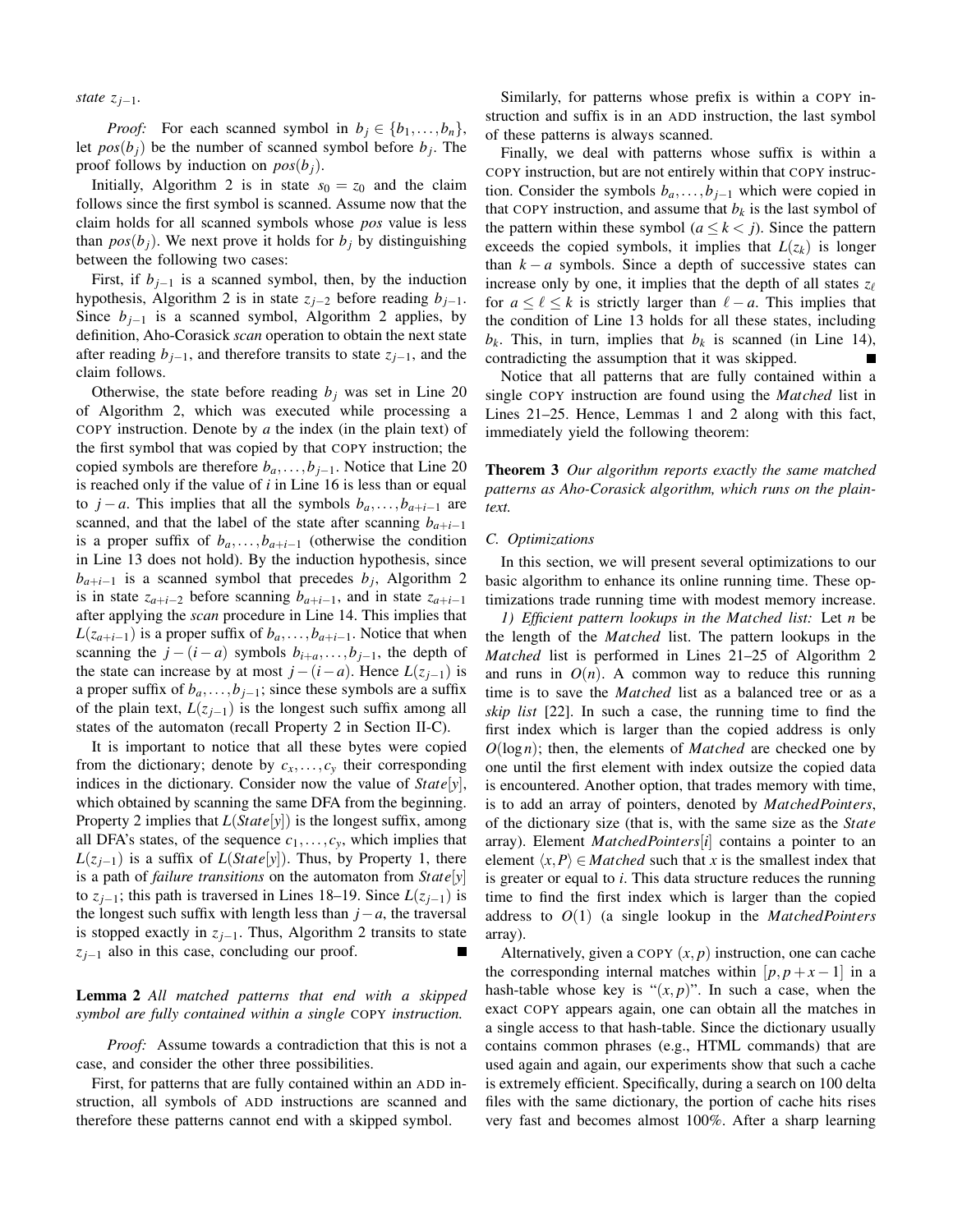curve, the average cache hits on the last 90 files was 99.4% and the average on the last 50 files was 99.7%.

*2) Eliminating the traversal of failures paths:* Failure path traversal is done at the end of the COPY instruction processing in Lines 18–19 of Algorithm 2.

Notice that the failure paths depends only on the state saved by Algorithm 1, thus one can perform the failure path traversal in the offline phase and save the entire path in the *State* array. For example, *State*[8] of the example of Section III-A, which contains the state *s*<sup>10</sup> can be replaced by the entire failure path starting at  $s_{10}$ :  $(s_{10}, s_5, s_7, s_0)$ . Furthermore, this path can be saved in a tree-based structure according to the depth of the different states. Thus, in order to find the appropriate state in Line 20, one should only perform a logarithmic (in the failure path length) number of operations.

In practice, failure path traversals impose almost no overhead on the running time of Algorithm 2 (see Section V).

# *D. Dealing with Gzip over SDCH*

SDCH delta file are usually compressed by Gzip to decrease its size even further. In such a case, the client needs to first decompress (using Gzip) the file and then to decompress it using the dictionary to get the plain-text. Our algorithm requires that the compressed traffic has to be unzipped first; then, instead of decompress the SDCH compression, the resulting delta file is passed to our algorithm.

We note that Gzip decompression is a cheap operation compared to pattern matching. Furthermore, as mentioned above, SDCH compression ratio is around 44%, i.e. 56% of the data is copied from the dictionary. This numbers imply that even if the algorithm has to unzip the delta file before it scans it, we still improve the performance by around 56%.

#### IV. REGULAR EXPRESSIONS INSPECTION

Regular expressions become an integral part of patterns that are used for security purposes. In Snort, an open source network intrusion prevention and detection system [23], 55% of the rules contain regular expression. Each regular expression pattern contains one or more string tokens along with one or more regular expression tokens. For example the regular expression  $\d{6}ABCDE\s+123456\d*XYZ$$  has the string tokens ABCDE, 123456, XYZ, and the regular expression tokens  $\{d\}$ ,  $\setminus$ s+ and  $\setminus$ d\*.

Like Snort, we treat the string tokens as *anchors* and insert them to the DFA. Only when all the anchors of a single regular expression pattern are matched, the regular expression tokens are examined (e.g., using a regular expressions engine). Furthermore, in most cases, we can limit the pattern search in at least one direction; namely, if before the first (resp., after the last) anchor, all tokens have a limited size (i.e., do not contain '+' or '\*'), there is a bounded number of characters we should examine before (resp., after) the matched position of the anchor. In the above example, if we matched the anchor ABCDE at position  $x_1$  and the anchor XYZ at position  $x_2$ , the left bound,  $l_{bound}$  is  $x_1 - 10$  and the right bound,  $r_{bound}$ , is  $x_2$ . Thus, the interval  $[x_1 - 10, x_2]$  should be passed to the regular expressions engine for re-examination. Note that *lbound* can be 0 and *rbound* can be the size of the file if there is an unlimited length token before the first anchor or after the last anchor.

To conclude, our regular expression inspection works as follows: First, constant strings (a.k.a anchors) are extracted from the regular expression offline. Then, our algorithm is applied on the SDCH-compressed traffic with the anchors as the patterns set. The anchors have to be matched in the same order of there appearances in the pattern. We save all the possible *lbound* values (derived by the matched positions of the first anchor) and the maximal value of *rbound*. Finally, we check if there is a regular expression which all its anchors were matched. If there is, for each *lbound* value, we run an offthe-shelf regular expression engine from this value until, either we scan a character that yields a mismatch, or we have a full pattern match. In most of the cases, as we detail in Section V, we are scanning a few bytes for each *lbound* value, and the total number of scanned bytes in the interval is significantly less than its size. Note that since we match the anchors at the correct order, the last scan is guaranteed to end before *rbound*.

#### V. EXPERIMENTAL RESULTS

*Data Sets:* Nowadays, Google's servers are the most prominent web servers that use shared dictionary compressed traffic. Furthermore, Google search is a fertile ground for popups, banners or any objectionable content. Thus, we evaluate our algorithm with Google search result files. We first downloaded the dictionary from google.com and used the 1000 most popular Google search queries (for each such query, we constructed an HTTP request and got a SDCH-compressed webpage, which we use as an input file).

The signatures data sets are drawn from a snapshot of Snort rules as of October 2010 [23]. We note that shared dictionary compressed traffic is mainly used on the traffic from the server side to the client side, which is not the case supported by most of the underlying rules within Snort. Still, in order to perform experiments using regular expressions we have extracted all Perl Compatible Regular Expressions (PCREs) from rules matching two header groups differing in the destination port (any and \$HTTP PORTS). There are 40 rules from the former group and 423 rules from the latter.

Since the input files do not contain many matches, specifically long matches are rare, we also constructed for each input file a *synthetic patterns file*, in the following manner: We calculated the length distribution of Snort's patterns and we randomly pick lengths from this distribution. For each length value  $\ell$ , we took a sequence of  $\ell$  characters from the uncompressed version of the input file and add them as a pattern to the patterns set for the specific input file. We stop when the total length of the selected patterns is equal to the input file size. As a result, we have 1000 input files, each with its own patterns file, such that each pattern in that file has at least one match in the corresponding input file and all the bytes in each input file belong to at least one pattern. We call this file *the synthetic case with 100% matches*. We also created *synthetic patterns file with 50% matches*, by randomly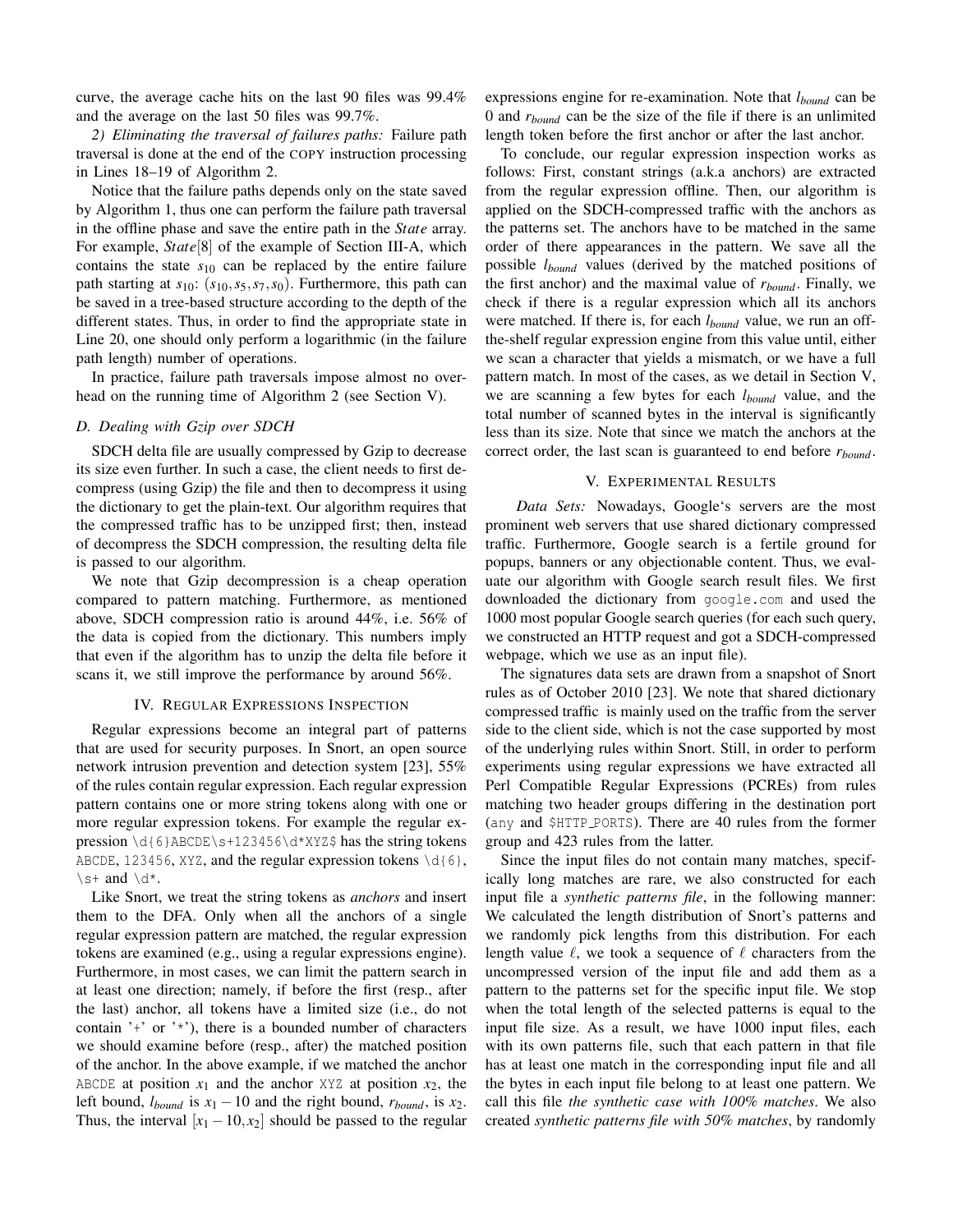

0.35 0.4 0.45 0.5 0.55 0.6 0.65 0.7 0.75 0.8  $0.35 +$  $0.4 0.45 +$  $0.5 +$ 0.55 0.6  $0.65 +$  $0.7$   $\geq$ 0.75  $0.8 -$ Compression Ratio Scan Ratio Optimal Ratio Regular Files (5% matches) 25% matches 50% matches 100% matches

Fig. 2. The depth of first three states of each failure path (synthetic case with 100% matches) compared to the length of the COPY instructions.

selecting half of the patterns of the previous pattern file. Similarly, we also created a *synthetic patterns file with 25% matches*.

*Time Reduction:* We compared the execution time of our algorithm to an execution time of a naïve algorithm that first decompresses the file and then applies the Aho-Corasick algorithm on the plain-text. Our experiments show a significant improvement: on average, the execution time of our algorithm is only 34% of the time it takes the naïve algorithm to complete. It is important to note that some components of the naïve implementation are done using off-the-shelf software. Hence, we chose to take the following conservative approach in estimating the time reduction; our approach ignores completely the decompression stage of the naïve implementation and therefore it underestimates our performance gain.

Notice that our algorithm run time depends on the number of scanned bytes (Algorithm 2, Lines 6, 9, and 14) and the failure transitions it takes (Algorithm 2, Lines 18–19). Thus, our main figure of interest is the ratio between the number of the bytes our algorithm scans and these failure transitions, in addition to the size of the plain text (scanned by the naïve algorithm); namely,

$$
scan-ratio = \frac{scanned bytes + failure transitions taken}{size of the plain text} \quad (1)
$$

Note that the different bytes of the plain-text can be classified by the type of their corresponding SDCH instruction. Let |*add*| be the number of bytes generated by either ADD or RUN instruction (the number of bytes generated by a RUN instruction is negligible) and |*copy*| be the number of bytes generated by a COPY instruction. Furthermore, we denote by |*copyscanned*| the number of bytes generated by a COPY instruction and scanned by our algorithm (that is, in Line 14). Thus, Equation (1) can be rewritten as

$$
scan-ratio = \frac{|add| + |copy_{scanned}| + failure \text{ transitions taken}}{|add| + |copy|}
$$

Our experiments show that even in the synthetic case with 100% matches, in most of the files the algorithm takes no more than 2 failure transitions. The maximum number of failure transitions the algorithm takes is 19 (it occurs only in a single

Fig. 3. Comparison between the *scan-ratio* and *compression-ratio* for the real-life and synthetic cases. The line depicts the best achievable *scan-ratio*.

file), and the average number of transitions per file is 2.35; this is extremely low considering an average of 557 COPY instructions per file. This low number is explained by examining the relation between the length of the COPY instructions and the depth of the states in the *State* array (corresponding to the dictionary file), as shown in Fig. 2. In any case where that length is larger than the depth of the state, no failure transition is taken (recall Line 18 in Algorithm 2). We also depicted the histograms of depth after a single failure transition and after two failure transitions; these histograms show that even in the rare case where a failure transition is taken, the failure path traversal is stopped almost immediately.

We compare the *scan-ratio* with the *compression-ratio*  $|add|/(|add|+|copy|);$  namely, the fraction of bytes that were generated using ADD instructions compared to the total number of bytes (or equivalently, the ratio between the size of the compressed text and the plain text).

Note that the best achievable *scan-ratio* is equal to the *compression-ratio* (when |*copyscanned*| = 0). Furthermore, the better the *compression-ratio* is, the better the *scan-ratio* is, because more bytes are copied and therefore, potentially, less bytes should be scanned. Fig. 3 presents this exact relation for the input files with Snort's patterns as well as the synthetic cases. With Snort's patterns, the input files do not contain long patterns so the algorithm does not reach states with high depth. Therefore, the condition in Line 13 of Algorithm 2 rarely holds and the *scan-ratio* almost equals the *compression-ratio* for any *compression-ratio* value. In the synthetic cases, the input files contain patterns of all lengths and the algorithm reaches states with high depth. In these cases, the algorithm has to scan several bytes until the number of scanned bytes is equal or greater than the depth of the current state. Thus, for the synthetic cases the *scan-ratio* is between 1.03 to 1.2 times the *compression-ratio*, and it depends both on the *compressionratio* value and the match percentage.

To conclude, these figures imply that we achieve almost optimal time reduction, which equals to the compression ratio.

*Regular Expressions:* The scan ratio with regular expression patterns was evaluated by calculating the number of extra bytes the algorithm scans when it matches all the anchors of such a pattern. Since matches are in general infrequent [24],